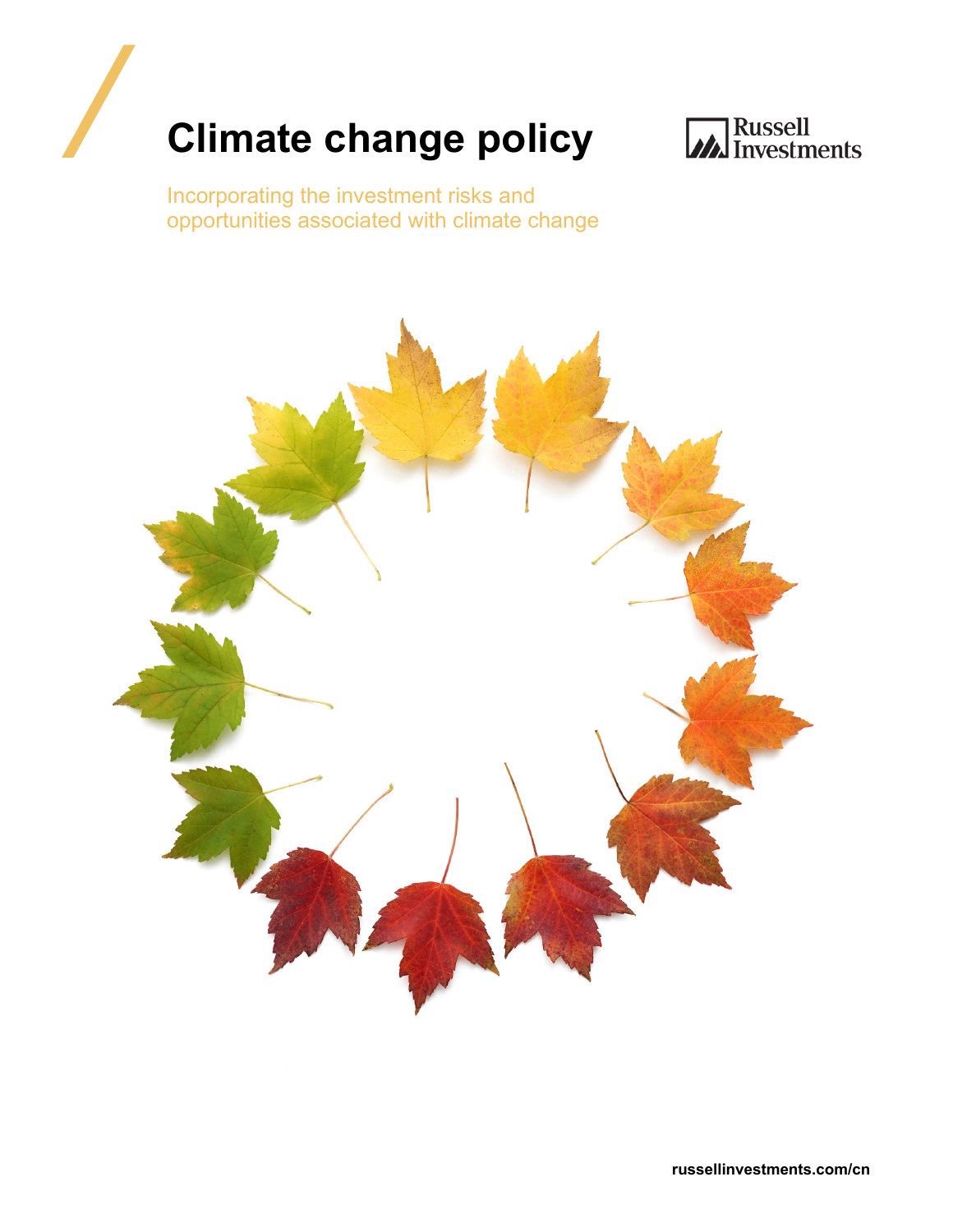## **Policy Overview**

Russell Investments' policy is to research, measure, report and consider climate change risk and opportunities as integral parts of our investing practice, our active ownership and our business operations. Our measures, reported metrics, and consideration of climate risk and opportunities are integrated into our subadvisor research and selection, portfolio management, advice, proxy voting and shareholder engagement and day-to-day business.

# **Russell Investments climate change policy**

Since the signing of The Paris Agreement<sup>[1](#page-1-0)</sup> asset owners, investment managers and regulators are increasingly acknowledging the importance of climate change to investment risk and return opportunities. Russell Investments has also recognised climate change as a material investment issue.

Russell Investments has built its responsible investing policy and practice from our beliefs. These responsible investing beliefs are naturally inclusive of climate change risk and opportunities and we demonstrate formally their linkage below:

| <b>Responsible investing belief</b>                                                                                                              | Link to climate change                                                                                                                                                                                                                                 |
|--------------------------------------------------------------------------------------------------------------------------------------------------|--------------------------------------------------------------------------------------------------------------------------------------------------------------------------------------------------------------------------------------------------------|
| ESG factors impact security prices.<br>These factors can vary by company,<br>industry and region, and their<br>importance can vary through time. | Climate change is an important<br>environmental issue. Indeed, its effect on<br>sectors, industries and regions will vary<br>and increases in intensity over time.                                                                                     |
| A deep understanding of how ESG<br>factors impact security prices is<br>value-adding to a skillful investment<br>process.                        | The reach, timing, risk and opportunities<br>associated with climate change are<br>complex.                                                                                                                                                            |
| <b>Embedding ESG considerations into</b><br>a firm's culture and processes<br>improves the likelihood of prolonged<br>and successful investing.  | Meeting the challenge of climate change<br>is an imperative for any business's<br>sustainability. Investment managers will<br>have a critical role to play, as exemplified<br>by the Taskforce for the Climate-related<br>Financial Disclosure (TCFD). |
| Active ownership of securities is an<br>effective tool for improving<br>investment outcomes.                                                     | By focusing on climate change, and<br>through our partnership with Climate<br>Action 100+, we impact and improve<br>both investment outcomes and corporate<br>decisions.                                                                               |

<span id="page-1-0"></span><sup>1</sup> The Paris Agreement is an agreement within the United Nations Framework Convention on Climate Change (UNFCCC), dealing with greenhouse-gas-emissions mitigation, adaptation, and finance, signed in 2016. [The Paris Agreement | UNFCCC](https://unfccc.int/process-and-meetings/the-paris-agreement/the-paris-agreement)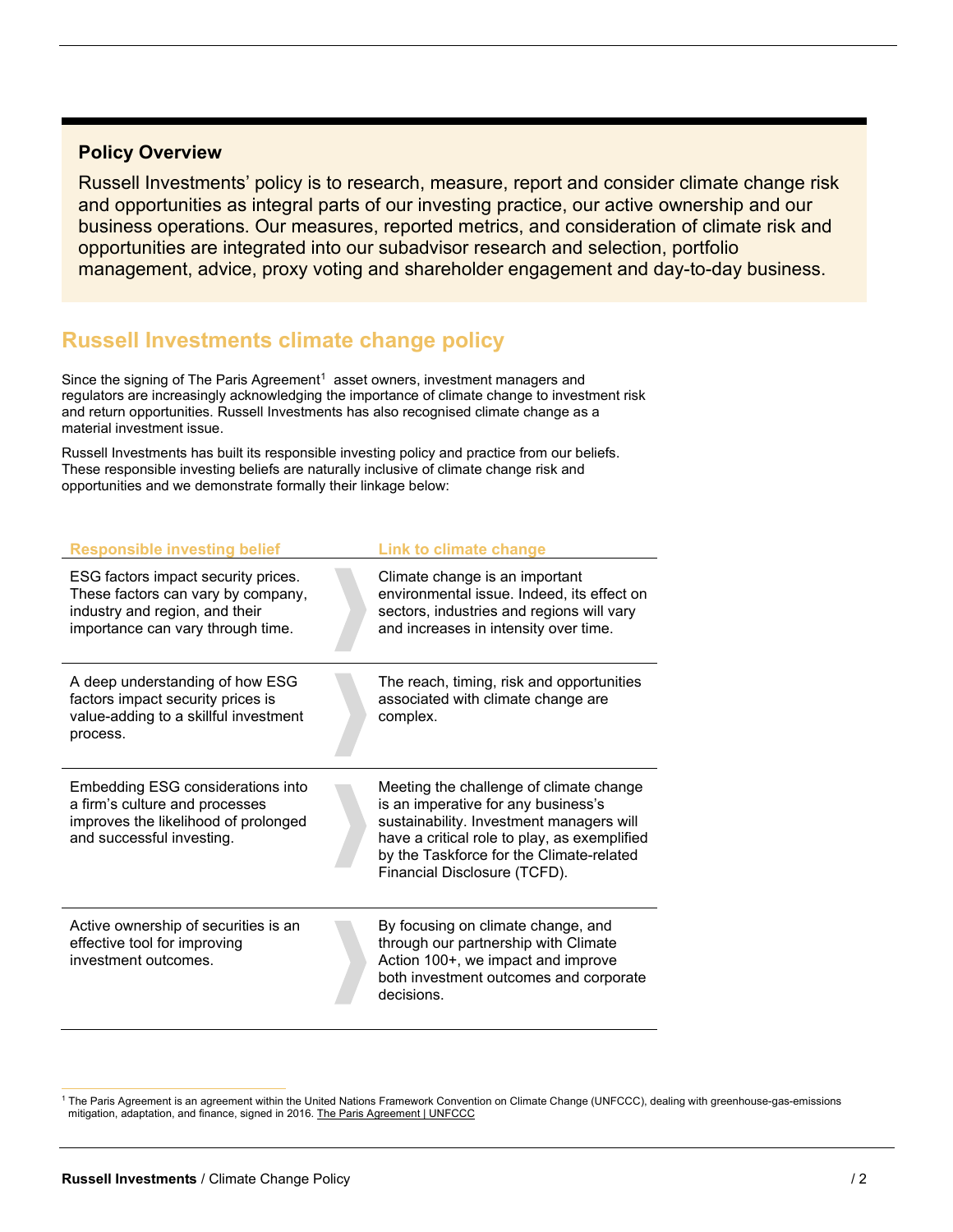Our responsible investing policy and practice provide us a strong basis for investing, advising, and building products that reflect our beliefs, while helping to meet clients' goals, preferences and circumstances. As climate change risks and opportunities become more topical, investors demand more disclosure on portfolio positioning and regulators have expanded their requirements. Russell Investments looks to understand thoroughly the implications of climate change for investing, research robust and thoughtful solutions and provide our clients with the information they need.

# **TCFD framework[2](#page-2-0)**

A key motivation establishing a formal climate change policy is our support for the TCFD initiative as of 2019. The TCFD has an established framework for reporting on climaterelated topics.

## **Core elements of recommended climate-related financial disclosures**



#### **Governance**

The organisation's governance around climate-related risks and opportunities.

#### **Strategy**

The actual and potential impacts of climaterelated risks and opportunities on the organisation's businesses, strategy and financial planning.

#### **Risk management**

The processes used by the organisation to identify, assess and manage climaterelated risks.

## **Metrics and targets**

The metrics and targets used to assess and manage relevant climate-related risks and opportunities.

## Source: TCFD

# **How our responsible investing practice addresses climate change**

Our climate change policy is an extension of our responsible investing practice.<sup>[3](#page-2-1)</sup> The current state of that practice, its trajectory and our aspirational goals include several climate-change features:

- Manager research incorporates the impact of climate change through the ESG components of our research rank framework
- Quantitative research has focused on several climate change themes including water, resource efficiency and the development of our Material ESG Score.
- Low carbon strategies explicitly target climate change risk and opportunities
- Active ownership practice explicitly targets climate change

<sup>2</sup> <https://www.fsb-tcfd.org/>

<span id="page-2-1"></span><span id="page-2-0"></span><sup>3</sup> Ross, Leola (2018) *Best practices for Responsible Investing* may be found a[t https://russellinvestments.com/us/corporate-responsibility/responsible-investing.](https://russellinvestments.com/us/corporate-responsibility/responsible-investing)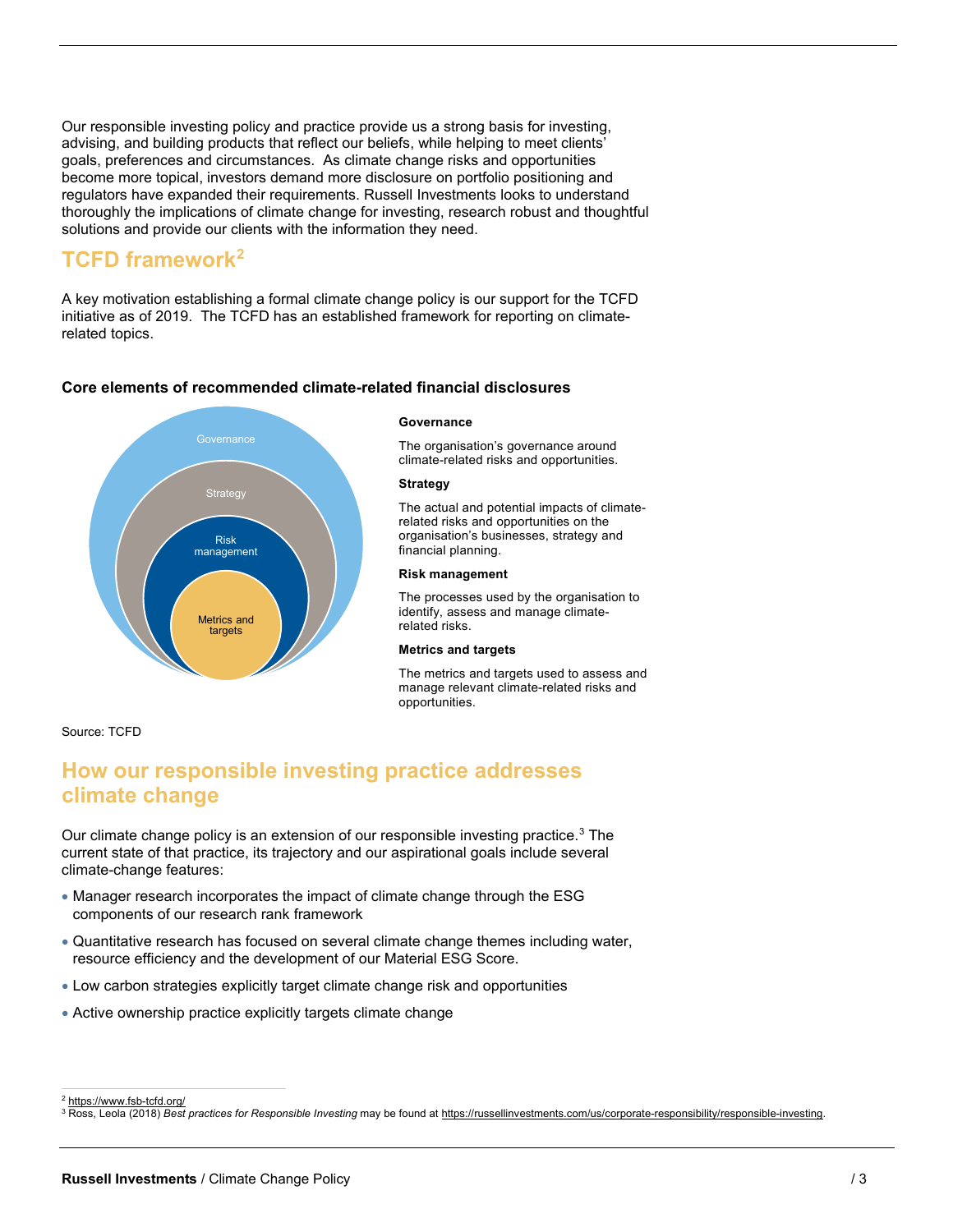Russell Investments acknowledges that carbon and climate change are investment issues to be understood. As we evolve our practice, Russell Investments is devoting material resources to understand and integrate the financial impact of climate change.

# **Climate change and our business operations**

# **Sustainable offices and travel policy**

Russell Investments has a strong record of resource efficiency which has real benefits in terms of our overall environmental impact while improving our own bottom line with lower costs.

## **We are proud that our success has been acknowledged by several organisations:[4](#page-3-0)**

- Seattle LEED (Leadership in Energy and Environmental Design) Platinumcertified, 100 ENERGY STAR® score
- New York LEED O+M
- Chicago LEED CI 1.0
- Sydney NABERS Energy rating 5 stars, NABERS Water rating 3.5 stars (National Australian Built Environment Rating System) on a 6-star scale
- Toronto LEED Gold (EB:OM)
- Amsterdam BREEAM In-Use certified (Building Research Establishment Environmental Assessment Method)

## **As well, we are further reducing our costs and our footprint by:**

- Lowering energy and water consumption: a voluntary program of improved energy efficiency and reduced water consumption is in place
- Managing waste and materials: we are committed to reducing and recycling non-hazardous waste
- Using recycled materials: we incorporate recycled materials within our working environment, wherever possible
- Promoting paperless environments: for example, introducing electronic supplychain transactions<sup>5</sup>
- Hosting genuinely sustainable corporate events, featuring carbon offsets, digital materials, sustainable food and venues and the avoidance of single-use plastic.

Russell Investments has acknowledged the benefits of reducing business travel, and in offsetting travel emissions. Our corporate values $6$  acknowledge the importance of stewarding our clients' assets, trust and fees. This stewardship has contributed to a gradual reduction in corporate travel over the last decade which, in turn, reduces our carbon footprint.

# **Industry collaboration and support**

Russell Investments has an active role in sustainability and responsible investing through memberships with organisations promoting the inclusion of sustainability in investment processes. We are signatories or members of:





<span id="page-3-0"></span><sup>4</sup> See page 5 for more details of these certifications.

<sup>6</sup> <https://russellinvestments.com/us/careers>

<span id="page-3-2"></span><span id="page-3-1"></span><sup>5</sup><https://russellinvestments.com/us/corporate-responsibility/environmental-activities>